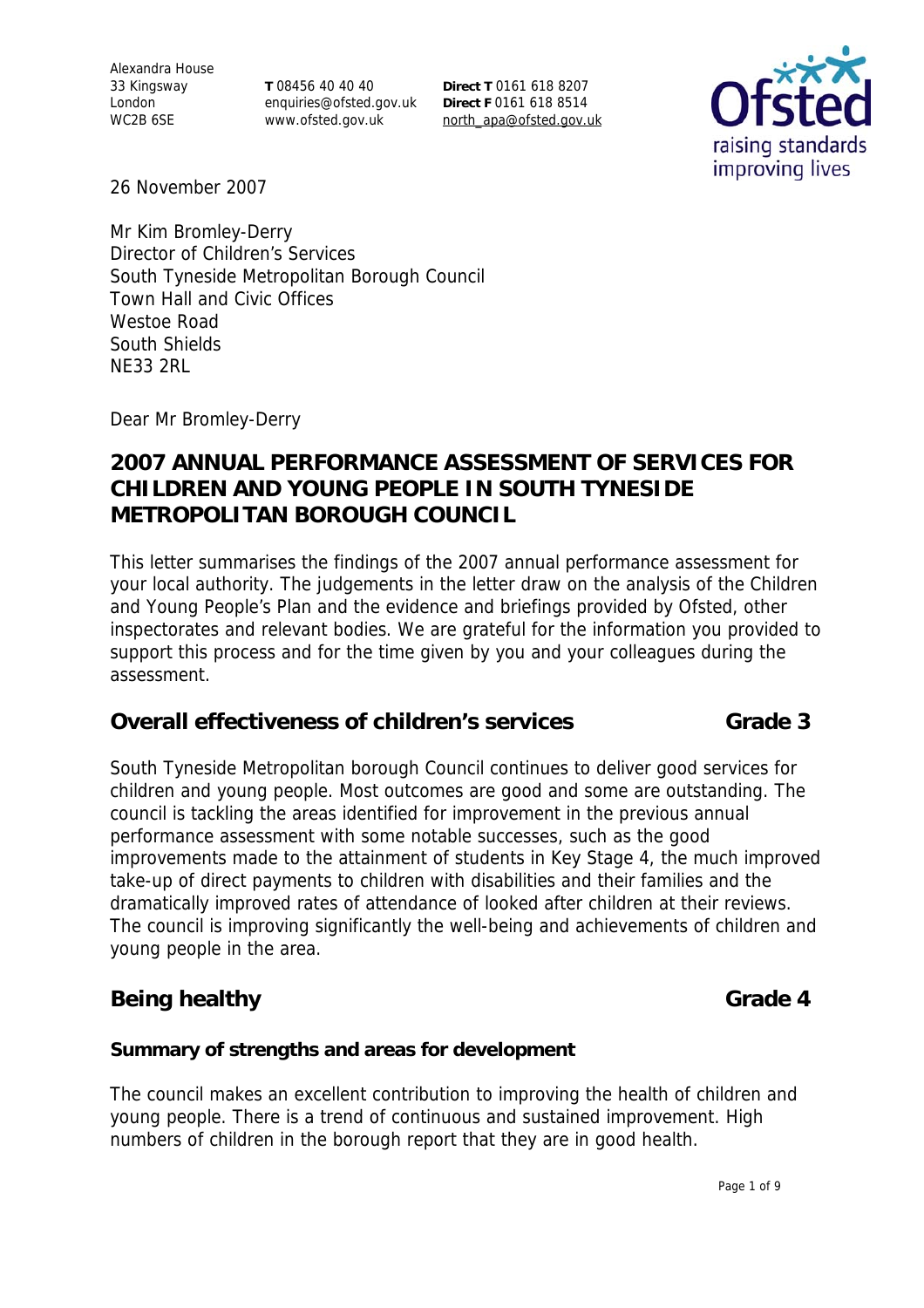

Relationships between the council and health partners are strong and this is exemplified in the joint appointment by the council and Primary Care Trust of a Director of Public Health.

The council and its partners continue to work well together in lowering the numbers of teenage pregnancies. Teenage conception rates are below those of similar councils and have fallen consistently over a three year period at a faster rate than those nationally and locally as a result of a comprehensive range of services which are in place. South Tyneside has been recognised as an area of innovative practice by the British Medical Journal. Details of a service designed to prevent repeat unintended conceptions to teenage parents through the provision of a dedicated postnatal contraception service have been included on its Intelligence Website.

Childhood obesity is of great concern to the council and through extensive research it has been identified as a priority for action. In order to combat the problem, free leisure passes are available to young people to encourage swimming and gym exercise. These have a high take-up rate. Innovative programmes have also been developed such as the Mind, Exercise, Nutrition, Do it programme (MEND) involving parents and carers in healthy eating, nutrition and exercise programmes. An identified group of 47 children from 41 families have shown significant weight loss and lowering of waist circumference as a result of the programme. The overall self-esteem of those children involved in the programme has also been measured by a psychologist and shows improvement.

The health needs of looked after children are prioritised and numbers of looked after children receiving health, dental and other surveillance is high. The promotion of healthy lifestyles is a key feature of placements for looked after children and is assisted by the involvement of a dedicated nurse.

A comprehensive Child and Adolescent Mental Health Service (CAMHS) is in place with round-the-clock access. A review of the service has recently been completed and, as a result, funding is being increased in preventative and crisis intervention services to deal with early onset of mental health problems in children. The need for children to be looked after outside of the borough in specialist placements has diminished as a direct result of CAMHS interventions and numbers placed have fallen consistently over a three year period from 52 to 14. Young offenders requiring mental health assessments receive them in a planned and timely way.

Progress toward the National Healthy School standard is good and the council has exceeded its agreed target with all schools involved in the programme.

# **Staying safe** Grade 3

#### **Summary of strengths and areas for development**

The contribution of the council to staying safe has been good and the majority of children report that they feel safe at home, school and in their local area.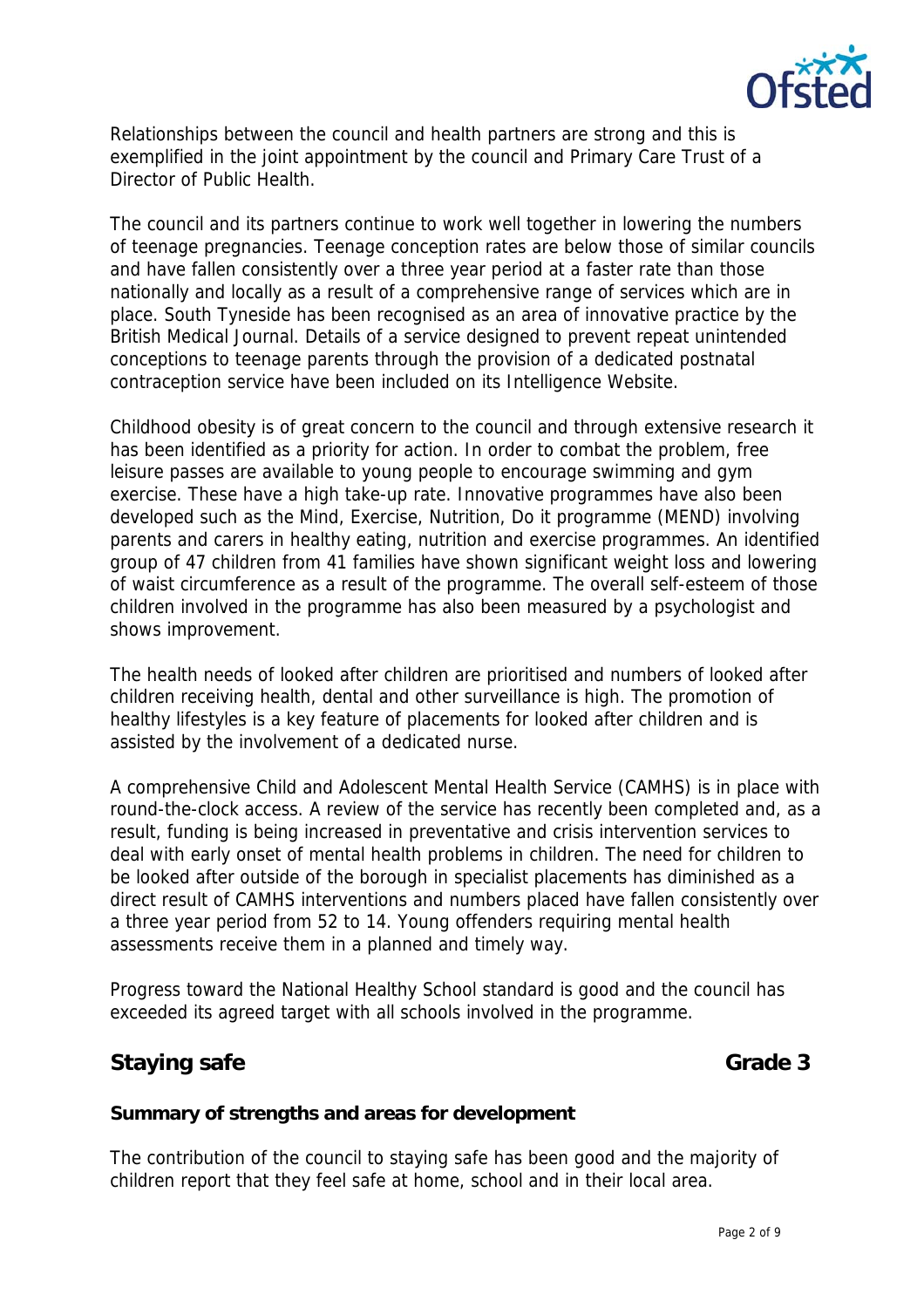

Inspection evidence from children's homes, foster homes and schools suggests that children and young people are provided with a safe environment. Inspection of the fostering service in December 2006 inspected six standards and found them to be adequate with well recorded and robust recruitment procedures including effective vetting. Regulatory inspections of all three of the children's homes in the borough found that procedures for safeguarding were in place and the privacy and dignity of children were well protected. Section 5 inspections of schools confirm that all schools inspected had procedures in place to safeguard learners. An innovative emotional well-being programme has been launched by the council, together with an antibullying strategy which is reviewed annually. High numbers of children report that bullying is dealt with appropriately at school and there is a bullying helpline for those who need additional help or support. South Tyneside recently hosted and set the agenda for a regional anti-bullying conference.

The referral and assessment service for children in need operates effectively. The timeliness of initial assessments in social care cases has worsened over the last period and is considerably below national figures and those of similar councils. This is due largely to staffing difficulties in assessment teams. The service has now recruited to all vacant posts and strengthened the overall numbers of assessment staff. It is already recording improvements in performance.

Procedures for child protection are effective as evidenced by good performance on a wide range of indicators. Numbers on the Child Protection Register have risen marginally but remain in line with similar authorities. All children on the Child Protection Register have a qualified social worker allocated to their case and reviews of cases are undertaken in a timely manner. The Local Safeguarding Children Board is in place and operating effectively with strong representation from all relevant local agencies.

The council is minimising its use of residential care in favour of family placement or adoption in order to maximise better outcomes for children. Almost all looked after children and young people have a qualified social worker allocated to their case, their case is reviewed in a timely way and very high numbers of children take part in their review. The number of children in family placements is considerably higher than both the national average and neighbouring authorities. The council has one of the highest rates of adoption in the country and children are placed quickly when adoption is thought to be in their best interest. The council's adoption service was judged to be outstanding in its most recent inspection. The overall result of the council's policy is high levels of stability in the lives of children and young people.The numbers of looked after children continues to show a small rise from the previous year, although overall the council looks after fewer children than its similar councils but more than councils nationally. Action is being taken to strengthen the family support service to provide a greater range of alternatives to care.

#### **Area for development**

 Ensure the recent improvement in the timeliness of initial assessments is sustained.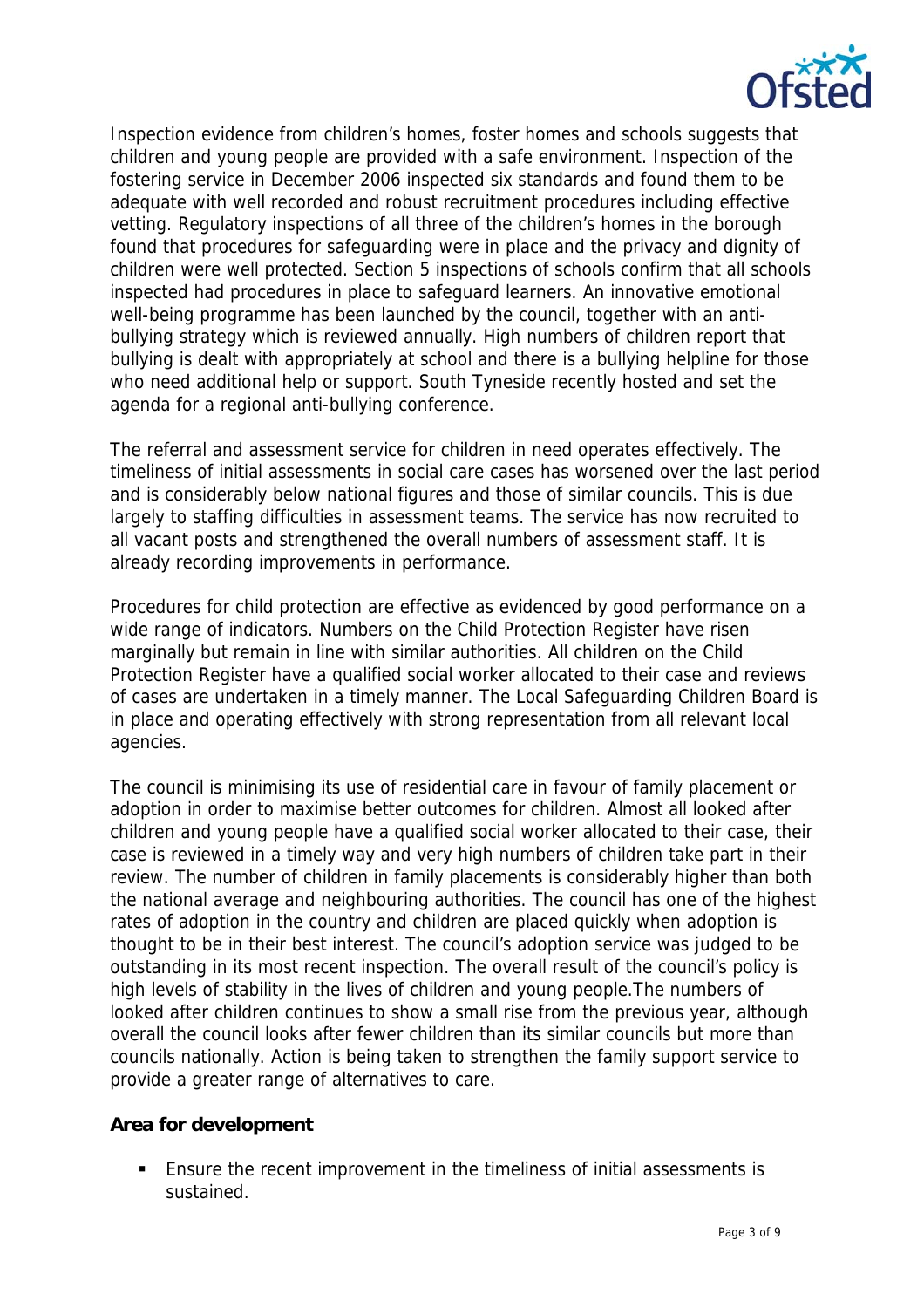

# **Enjoying and achieving Grade 3 Grade 3**

### **Summary of strengths and areas for development**

The contribution of services to improving outcomes for children and young people in this area is good. A high proportion of children enter the early years of education with skills below those expected for their age. Early years provision is available for all children and ensuring that children are ready for school is seen as a priority. All private providers have agreed to participate in a quality assurance scheme and the council has been part of a pilot programme providing two year olds with 7.5 hours of education a week. Good partnership working has ensured that moderation of the Foundation Stage Profile is secure and that consistent information is given to schools and early years settings. There is an integrated strategy for under fives and the council is developing its own on-entry collection of data. The outcomes of inspections of early years settings are generally satisfactory. Prompt action has been taken to ensure that there is support from qualified teachers in all settings including children's centres.

The attainment of 7, 11 and 14 year olds continues to improve. Attainment in 2006 in all key stages was generally above that of similar areas and in line with national averages. Provisional 2007 data indicate that further gains have been made. The rate of improvement is about the same as the national rate or better except in mathematics at Key Stages 1 and 2, where improvements are being made more slowly. The attainment of boys in writing at all key stages lags behind that of girls, although improvements have been made at Key Stage 2 as a result of well-targeted action. Although good progress has been made in raising the aspirations and attainment of children and young people, the achievement gap between schools is too wide. South Tyneside is part of the Making Good Progress Pilot. This will provide additional challenge to schools and support transition between Key Stages 2 and 3.

Standards at Key Stage 4 are improving rapidly. In 2006, results were in line with national averages and those of similar areas. The proportion of 16 year olds achieving five good GCSEs including English and mathematics improved significantly and was above similar areas and in line with national averages. The proportion of pupils leaving school with at least one GCSE also improved and was well above similar areas and in line with the national figure. Early evidence indicates that these improvements have been maintained in 2007. The local authority analyses results by gender, ethnicity and vulnerability. Although some cohorts are very small, most young people make at least satisfactory and sometimes better progress given their starting points.

Services are working very effectively together to meet the needs of vulnerable children and young people. Targeted action has ensured that looked after children attend school regularly with a good reduction in the number of absences over the past two years. A very high proportion of children looked after achieve at least one GCSE or nationally recognised qualification and a small but increasing proportion have gained five or more GCSEs in recent years. The outcomes of Section 5 inspections indicate that pupils with learning difficulties and/or disabilities or those with a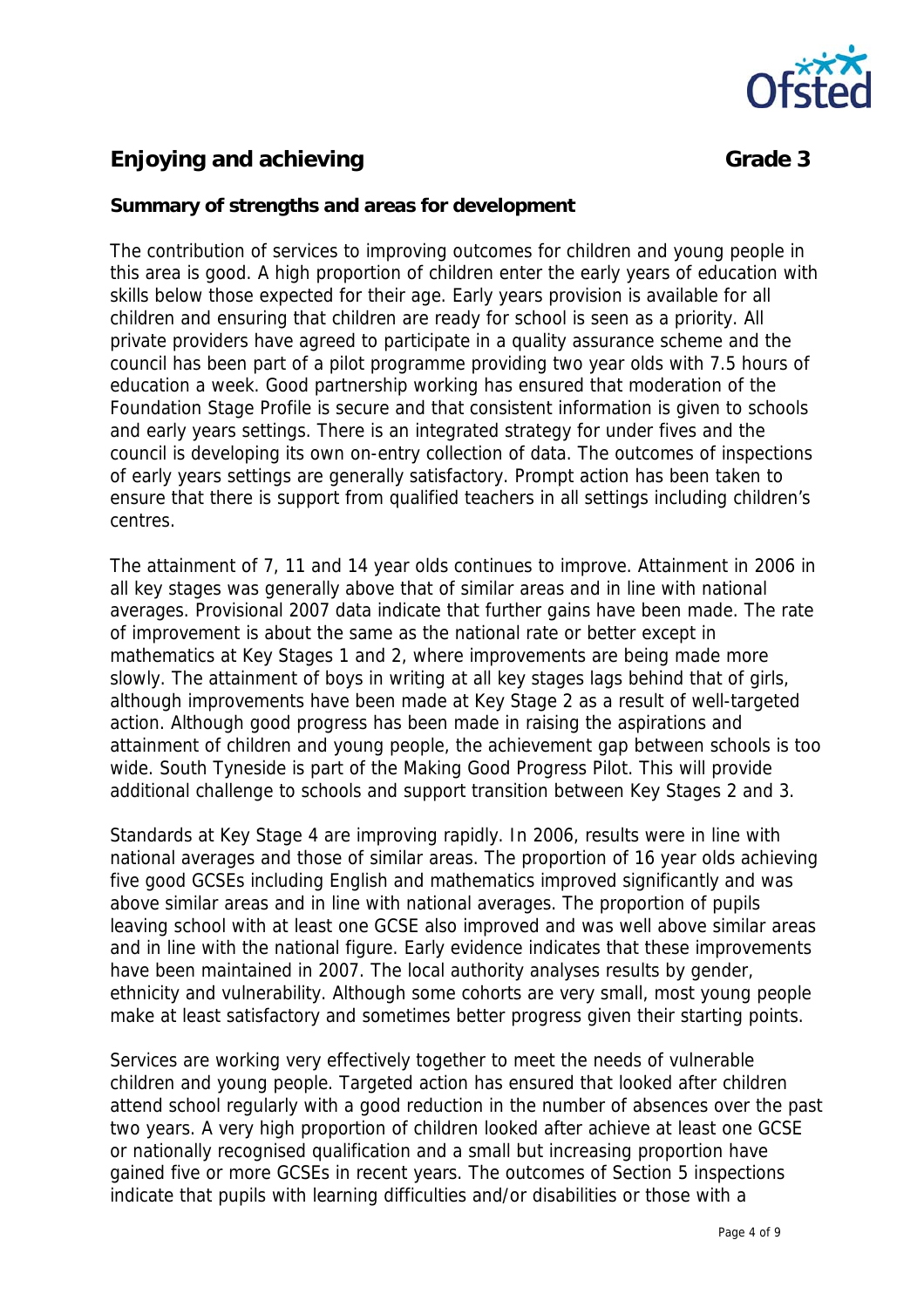

statement of educational need make at least satisfactory and usually good progress. However, proportionately more pupils have a statement of educational need than nationally or in similar areas and too many children and young people are educated in special schools. Although there was a decline in the number of new statements issued in 2006, too few of these pupils were placed in mainstream schools. Plans to improve the situation are firmly embedded in the overall plan to transform South Tyneside's primary and secondary schools and there is a clear timescale for improvement. A package of training and information is in place to ensure that staff in mainstream schools have the skills and confidence they need to support the inclusion agenda.

Robust action has been taken to improve attendance and this is now in line with national figures in both primary and secondary schools. There were no permanent exclusions in primary schools and only a small number of fixed-term exclusions. The number of permanent exclusions in secondary schools declined significantly in 2006 and the number of fixed-term exclusions is now below the national figure although above that of similar areas. All permanently excluded pupils receive 20 hours of education a week. A much greater proportion of pupils with statements of educational need were excluded for a fixed term from secondary schools in 2004/05 than nationally or in similar areas. The alternative education service provides for pupils from Key Stage 1 upwards. It provides a good standard of education for pupils but currently caters for too many diverse needs. Placements with the service can last for some time and the process of re-integration is complex. Many children and young people are placed in special schools on leaving the service. Although there are plans to introduce behaviour and inclusion strategies, these are not yet in place.

The capacity of the local authority to support and challenge schools is good. There is a small team of school improvement officers who know their schools well. There is a transparent and well understood strategy for identifying schools causing concern and providing well-targeted support. The outcomes of most Section 5 inspections are at least satisfactory with a significant proportion of schools in all phases being judged as good or better. Two primary schools are in Ofsted categories of concern. As part of the move to reduce surplus places and improve primary schools these two schools will be closed and reopened as one Fresh Start School. The legal processes which are necessary to bring this about have already started. The support given to these schools was good overall. No special schools, secondary schools or pupil referral units have been placed in categories of concern since 2005.

Planned actions to reduce the number of surplus places in both primary and secondary school are closely aligned to initiatives to improve school buildings, further raise attainment and aspiration and regenerate the area. Only one secondary school currently has more than 25% surplus places. This will be reduced when the school is rebuilt as part of the Building Schools for the Future initiative. The Transforming Our Primary Schools programme plans to reduce surplus places in primary schools. This is now in the final stages of consultation.

#### **Area for development**

**Implement an inclusion and behaviour strategy.**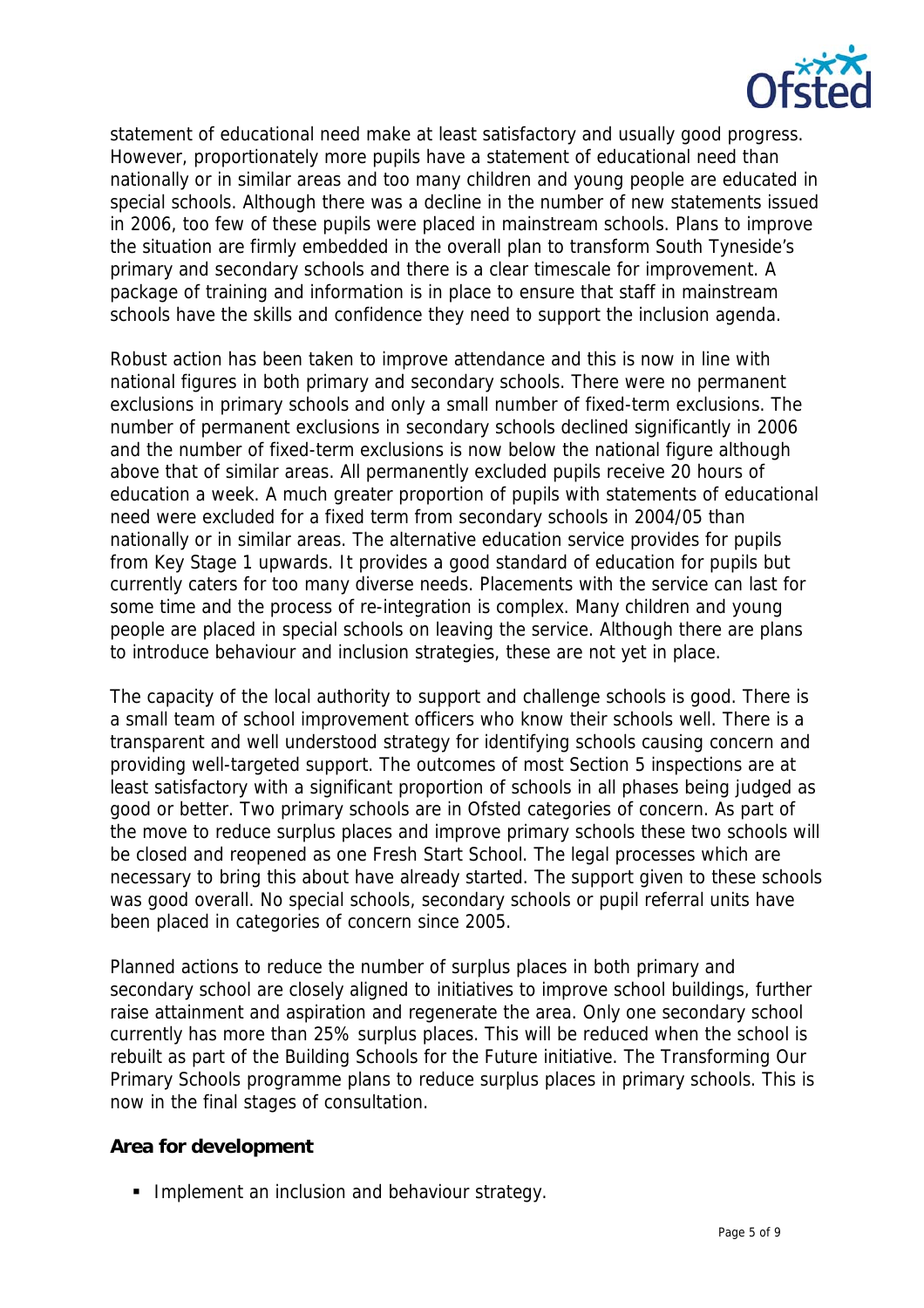

# **Making a positive contribution Grade 4 Grade 4**

#### **Summary of strengths and areas for development**

Performance in this area is outstanding. The council puts children and young people at the heart of everything it does and has designed many of its services and systems to include the voice of children and young people. This is evidenced by a clear policy to involve them in staff appointments at all levels in the organisation up to and including the Director of Children's Services. A strong system of school councils and a youth parliament are in operation and young people also stand for election to community area forums, which mirrors the system used in the wider community by councillors. Young people clearly have a voice in local affairs and, following consultation with 327 young people during the summer, an integrated programme of summer activities was delivered to over 7,000 children. Annual achievement awards are made by the council to young people together with personal letters of congratulation for achievement in examinations. The council does not take part in tokenism and is clear it will only consult on issues where young people have a real opportunity to influence outcomes.

Staffing in the youth service has recently been strengthened and the number of contacts with young people in the community has exceeded 5,000 this year. The Youth Inclusion Programme is recognised nationally as an example of best practice and works with an average of 300 children and young people each quarter. The outcomes of Section 5 inspections are very positive in this area with most schools judged to be good or better.

The council works with and consults its looked after children and young people. A twice yearly newsletter containing information and news is circulated to all looked after children. Using council funding, looked after young people worked with web designers to build the 'Do you care' website which is widely used and gives those young people placed away from the authority a direct voice. The number of looked after children and young people contributing to their reviews has increased dramatically since the last assessment from 67% to 96%, evidencing considerable progress. The leaving care team was placed fourth nationally for the results it has obtained in securing accommodation and employment for young people.

The council and the police are working very effectively together to combat offending and anti-social behaviour both in the wider community and amongst looked after children and young people. The youth offending team are targeting preventative work in "hot spots" identified by the police and funding is being made available from the council to assist the project. The action taken by the council has been effective and rates of re-offending and those offending for the first time are falling. The 'Get Involved' programme had a very positive effect in reducing the incidence of crime and anti-social behaviour during the summer period. The numbers of looked after children committing offences, whilst falling, remain too high and above those of similar authorities.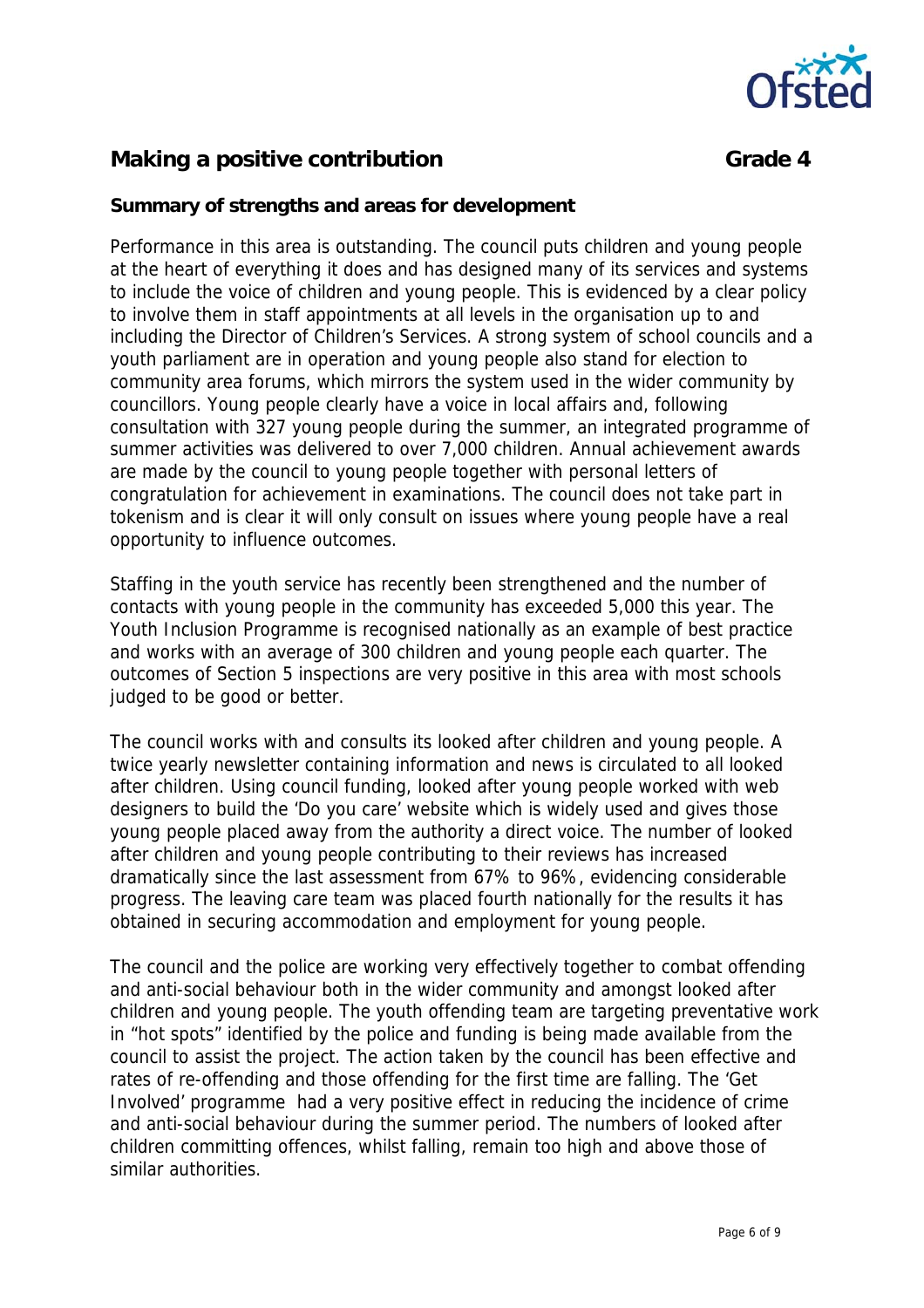

### **Area for development**

Reduce the numbers of looked after children and young people who commit offences.

## Achieving economic well-being Grade 3

#### **Summary of strengths and areas for development**

The contribution of services to improving outcomes for children and young people in this area is good. Good progress has been made on improving the take-up of direct payments to enable children and young people with disabilities and their families to purchase care which meets their needs. As the result of effective targeted action, including the appointment of a Direct Payments Officer, the up-take of direct payments has now doubled to 18. A short-term target of 25 has been set for March 2008. The longer term target is for the majority of care purchased to be through direct payments.

The outcomes of Section 5 inspections judge economic well-being to be good or better in most schools. As the result of concerns raised by the voluntary sector, very effective action has been taken to promote financial inclusion and reduce debt across the borough. A number of partners have worked together to raise awareness of financial matters and improve financial stability. Financial education takes place in children's centres, on E2E courses and in schools. There is a well established credit union and the council expects to issue its own credit card in the near future. This will help users to manage their finances more effectively and make large payments such as deposits for accommodation. The benefits service refers clients to the credit union where appropriate. The council has been awarded Beacon Status in recognition of this work.

There are protocols in place to ensure that most young people have access to decent and affordable housing and to reduce the extent to which children and families are in temporary accommodation. Most care leavers are in appropriate accommodation. Support is provided to keep young people in families and there is support for vulnerable young people who are living independently. Services work in partnership with the voluntary sector to provide support, advice and guidance.

The 14–19 strategy is seen as central to the regeneration of the area. Progress has been slower than expected because of the involvement of new partners, including headteachers, and the setting up of new structures and ways of working. However, the time taken to establish effective relationships has been well spent. Two collaboratives have been established and are making rapid progress. The 14–19 curriculum is developing well. No diploma bids have been approved but the consortium will submit applications for 10 diplomas by the next deadline. Young people were surveyed as to their preferred choice of diplomas and the selection of specific diplomas is firmly linked to local needs. Twenty three local manufacturing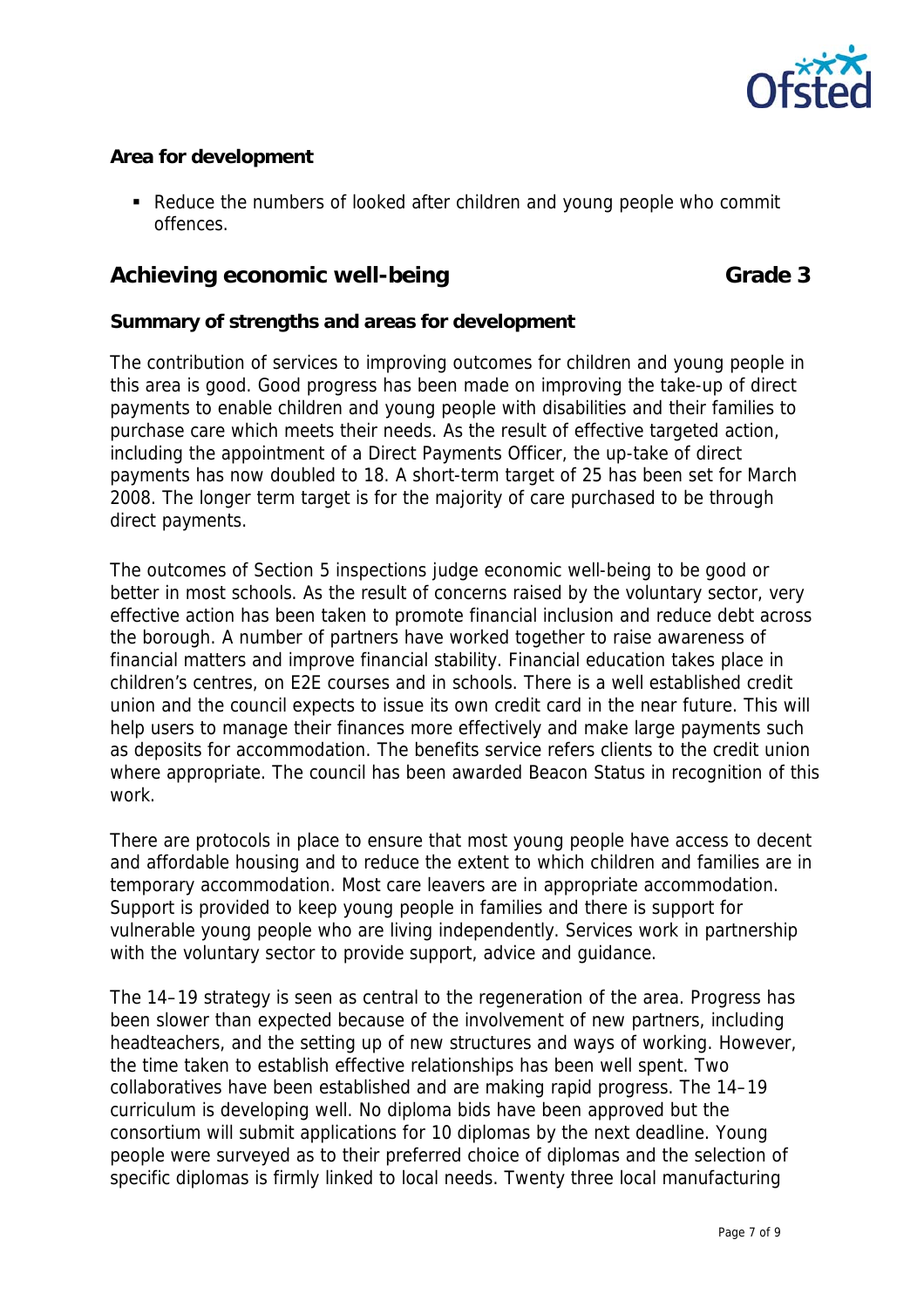

businesses are now working with the collaboratives. This is significantly increasing opportunities for young people.

GCE/VCE AS/A2 results rose significantly in 2006 and were above national figures and well above similar areas. Training and learning places are available for all young people and the Flexible Curriculum Project has had a positive impact on the engagement and attitudes of disaffected young people. The proportion of 17 year olds participating in education and training is broadly in line with national figures and the number of young people completing apprenticeships is rising. However, although the proportion of young people not in education, employment or training is declining it remains well above national figures, although it is broadly in line with similar areas. A number of young people choose to continue their education outside of the area. Were data to be collected on residency, progress towards meeting targets would be considerably improved with a further 2.2% reduction. The Connexions Service is proactive in targeting young people and tracking their whereabouts. There is good partnership working between Connexions and the Leaving Care Service and this ensures that the needs of care leavers are met. The success rate of young people with learning difficulties and/or disabilities into work-based learning is equally as good as that of other young people but there are differences apparent when analysed by gender and ethnicity.

There is good access to family learning programmes and the number of programmes available has nearly doubled. Programmes are now delivered in 37 schools. The number of male learners is increasing as is the number of participants with learning difficulties and/or disabilities. Although the number of child care places has reduced overall, there were more places than were needed so there are still sufficient places available. Children's centres are working well with Jobcentre Plus to support young families back in to education and training. A Parents' Strategy is in place. This was based on thorough consultation with parents. There is a Parents' Directory and an annual Early Years Fair.

#### **Area for development**

Increase further the proportion of young people engaged in education, employment or training.

# **Capacity to improve, including the management of children's services** Grade 4

#### **Summary of strengths and areas for development**

The council has outstanding capacity to improve its services for children and young people. The Director of Children's Services provides strong and effective leadership and officers and elected members have high and achievable aspirations. These are based on a thorough and accurate analysis of need and take into account the views of parents, carers, children and young people. Priorities give due regard to the full range of equality and diversity issues and all actions are securely linked to the regeneration process. The objectives and targets in the Children and Young People's Plan are